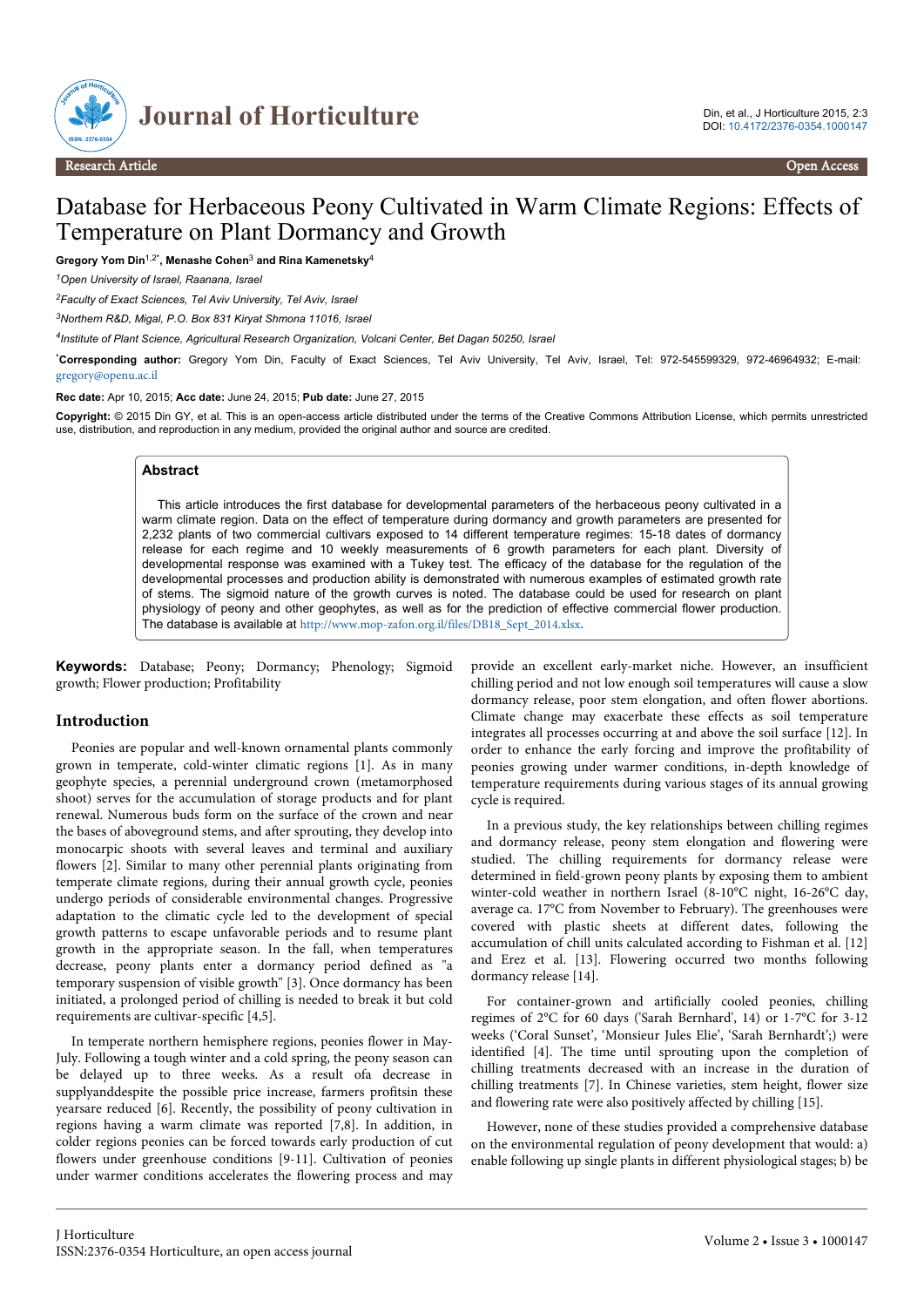Low

temperatures

large enough for statistical analysis; and c) be available for the scientific community.

Many reported greenhouse experiments for testing the effects of climatic conditions on plant development accounted for only a relatively small number of plants. The effect of environmental factors on the growth of Oxalis pes-caprae, a geophyte from Mediterranean regions, was studied on 80 plants grown in pots in a greenhouse [16]. The effect of day and night temperatures on the flowering of Phalaenopsis orchids was studied on 240 plants, also grown in a greenhouse, for different day and night temperature regimes [17]. Similarly, for fruit trees, usually the data of only a few dozen plants were available for determining dormancy conditions, estimating chilling models and comparing dormancy adaptation strategies [18,19].

The purpose of this study is threefold: (1) to introduce the database design that meets the need of the plant level research of the peony growth processes related to dormancy and its release; (2) to represent a collection of data on dormancy release requirements and stem elongation for herbaceous peony during the production cycle in the Mediterranean region, and make it available for other researchers to use; (3) to examine the diversity of these data collected for different chilling treatments and growth techniques, and to illustrate their utility for research on plant growth.

We sought to address the following specific research issues:

- 1. The design and implementation of the data collection: a) in the stage of winter dormancy (temperature data); and b) following dormancy release, and during the stages of sprouting and stem elongation (phenological data).
- 2. Development of a plant-level database describing interactions between environmental conditions and plant development.
- 3. Statistical analysis of treatment differentiation.
- 4. Demonstration of the effectiveness of the database for studying and predicting physiological responses of peonies to various environmental conditions during dormancy and following its release.

Addressing the above-formulated issues of the study became possible by using herbaceous peony as a subject of research. The study used a large sample of 2,232 plants of two different cultivars under diverse conditions of cold storage chambers, open fields and greenhouses – a total of 14 treatments and plant growth techniques. We collected a large amount of data during dormancy and following its release at the plant level using electronic devices and visual observation. Using these data, we created a database in Excel for Windows accessible to other researchers.

To the best of our knowledge, this is the first reported database at the plant level for peony in particular and for geophytes in general. The database is available at http:// www.mop-zafon.org.il/files/ DB18\_Sept\_2014.xlsx.

## **Treatments and Database Design: Preliminary Analysis of the Data Collected**

## **Overview of the experimental design**

Winter dormancy, bud sprouting and stem elongation present the consecutive phases of the annual cycle of peony (Figure 1). Data from phases A (dormancy) and B (sprouting, stem elongation and

flowering) were collected. Peony cultivars 'Sarah Bernhardt' (SB) and 'Duchesse de Nemours' (DN) were used.

A

ground stems wilt and the plant enters dormancy, which is released following a cold period. B: Sprouting of underground buds, stem elongation and flowering occur in spring. C: After flowering, stems and green leaves continue to function and translocate photosysntetic products to the developing underground organs until wilting in autumn.

In March 2011, three-year old plants grown at the AvneiEitan experimental station (Northern R&D, Israel) were divided into propagation units. One thousand four hundred and forty units were planted in natural soil in tunnels in an open area. In October 2012, different chilling regimes for plants in tunnels were induced using thermal reflecting sheets and soil wetting. In addition, 792 plants were planted in 10 L containers and placed either in the tunnels or in cooling chambers at constant temperatures (for details, see Appendix A). Six containerized plants from each treatment were transferred to a greenhouse every week from the end of October 2012 to the end of February 2013. For peonies planted in natural soil, dormancy was broken at different dates by covering the tunnels with polyethylene sheets. Following dormancy release, six phenological parameters were measured once a week for each plant. Multiple chilling regimes and growth techniques, as well as calendar dates of the transition from phase A to phase B (Figure 1) enabled collecting diverse data on winter dormancy and spring phenology of peony.

## **Database design**

The data collected were organized in an Excel database. During the dormancy period, air and soil temperatures were transferred from the temperature accumulation stations (Appendix A) into the database Excel file. In this article, soil temperatures at 5 cm depth were used for exemplary analyses and illustrations.

For each treatment, the collected temperature data enabled calculating coefficients of temperature variations and chill units.

A coefficient Tvar(k) of temperature variation from the beginning of the treatment to the end of week k was calculated as a sum of absolute values of temperature differences:



B

Stem

Moderate

temperatures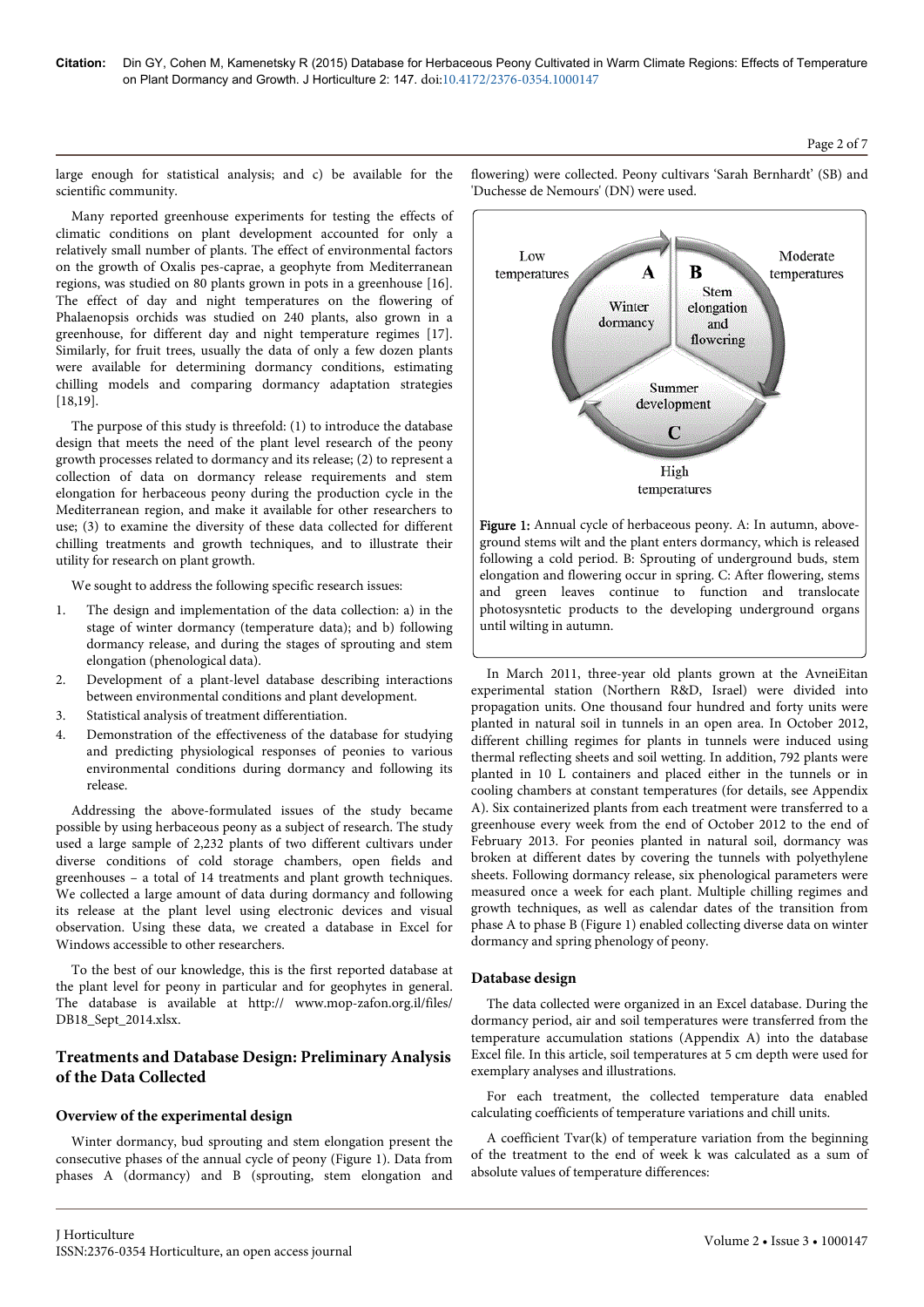#### Page 3 of 7

$$
N_k
$$
  
\n
$$
Tvar(k) = \sum_{i=1}^{N_k} abs(t_{i+1} - t_i)
$$
  
\n
$$
i + 1t_{i}kkrT_{r}T_{r}u
$$
  
\n
$$
N_{k}t_{j} \leq T_{r}^{u}
$$

$$
T_r(k) = \sum_{i=1}^{N_k} \sum_{t \ge T}^{K+T} t_i
$$

Chill units are used in numerous chilling models of dormancy for fruit trees. A detailed survey of various modifications of these models explaining the effect of chilling and warm temperatures accumulated in different temperature ranges for specific trees and climate can be found in the study by Luedeling, et al. [19]. Contrary to chilling models for fruit trees based on air temperatures, soil temperatures in our study measured at a depth of 5 cm were used for calculating chill units. In addition, the chill units were calculated for every week k of the dormancy phase (maximal k equals 15 or 18 for different treatments in Supplementary Table A3), and not for the entire winter period, as in previously published reports. In our database, chilling units were calculated for 13 temperature ranges – from lower than 3°C to higher than 27°C.

In fact, for every week of the dormancy phase, cumulative chill-heat units were calculated.

i+1t<sub>i</sub>kkr $T_r$ <sup>1</sup> $T_r$ <sup>u</sup> and the set of the set of the set of the set of the set of the set of the set of the set of the set of the set of the set of the set of the set of the set of the set of the set of the set of the s  $l_T$ u in a separate spreadsheet: The database includes the following data tables, each of them stored in a separate spreadsheet:

- "Weeks" an auxiliary table for translating 10-minute intervals into numbers of weeks
- "Temperatures" records by 10-minute intervals
- "Phenology" by week intervals
- "Chill-Heat units" accumulated temperatures for 13 temperature ranges and temperature variation – all these indices were accumulated by weeks of dormancy. This table relates to the Temperatures and Weeks tables (Figure 2).
- "Plant History" the main output of the database that enables describing phases of winter dormancy, sprouting (dormancy release) and stem elongation. For each plant, the corresponding row of this table relates to the temperatures in different weeks of its dormancy (from the Chill-Heat units table) and to its phenological data (from the Phenology table) (Figure 2).



The Plant History table includes 28 fields relating to temperature ranges and phenological stages of plant development (Table 1).

| Code      | <b>Definition</b>                            | Table - data source |
|-----------|----------------------------------------------|---------------------|
| ID        | Identification number of the measurement     |                     |
| Date      | Data of the measurement of phenological data | Phenology           |
| Treatment | Treatment number from 1 to 10                | ditto               |
| Release   | Week number of the dormancy release          | ditto               |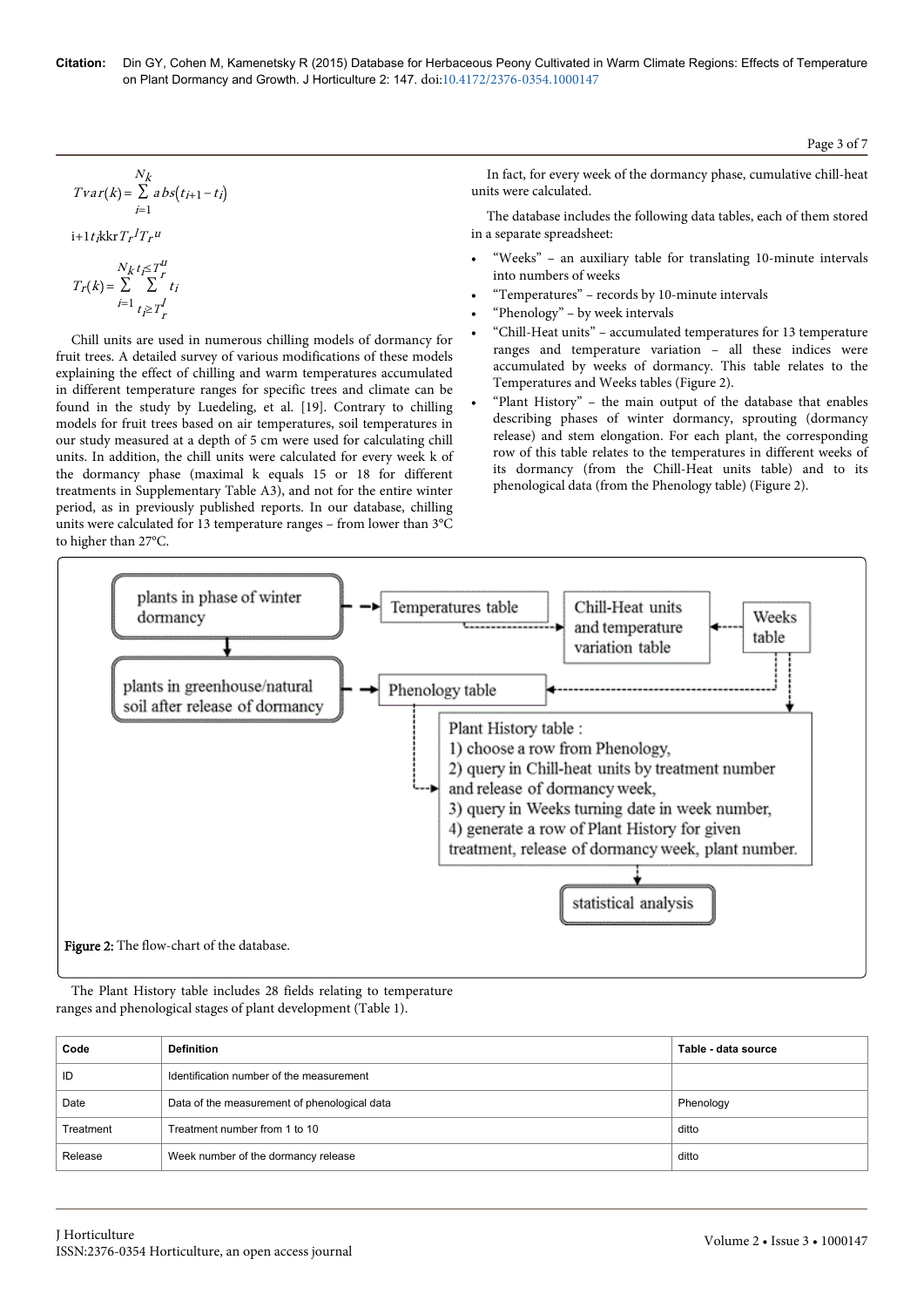**Citation:** Din GY, Cohen M, Kamenetsky R (2015) Database for Herbaceous Peony Cultivated in Warm Climate Regions: Effects of Temperature on Plant Dormancy and Growth. J Horticulture 2: 147. doi:10.4172/2376-0354.1000147

| Week            | Week number of the measurement of phenological data                                                                    | Weeks            |
|-----------------|------------------------------------------------------------------------------------------------------------------------|------------------|
| Plot            | Plot number for plants grown in natural soil                                                                           | Phenology        |
| Variety         | Name of the variety                                                                                                    | ditto            |
| Plant           | Plant number in the same measurement: from 1 to 6 for plants in containers, from 1 to 12 for plants in<br>natural soil | ditto            |
| T <sub>51</sub> | Temperature at 5 cm depth, in the range $<$ 3 $^{\circ}$ C                                                             | Chill-Heat units |
| <b>T52</b>      | In the range $(3, 5)$                                                                                                  | ditto            |
| <b>T53</b>      | In the range $(5, 7)$                                                                                                  | ditto            |
| T <sub>54</sub> | In the range $(7, 9)$                                                                                                  | ditto            |
| T <sub>55</sub> | In the range $(9, 11)$                                                                                                 | ditto            |
| <b>T56</b>      | In the range $(11, 13)$                                                                                                | ditto            |
| <b>T57</b>      | In the range $(13, 15)$                                                                                                | ditto            |
| <b>T58</b>      | In the range $(15, 17)$                                                                                                | ditto            |
| T <sub>59</sub> | In the range $(17, 19)$                                                                                                | ditto            |
| T510            | In the range $(19, 21)$                                                                                                | ditto            |
| T511            | In the range $(21, 24)$                                                                                                | ditto            |
| T512            | In the range $(24, 27)$                                                                                                | ditto            |
| T513            | In the range $> 27$                                                                                                    | ditto            |
| Tvar            | Coefficient of temperature variations                                                                                  | ditto            |
| Sprout          | Number of sprouts                                                                                                      | Phenology        |
| Height          | Maximal height of sprouts, cm                                                                                          | ditto            |
| <b>Buds</b>     | Number of buds                                                                                                         | ditto            |
| Flowers         | Number of flowers                                                                                                      | ditto            |
| Cutting         | Cut flowers                                                                                                            | ditto            |
| Abortion        | <b>Buds abortion</b>                                                                                                   | ditto            |

Table 1: Fields of the plant history table.

The database is designed in MS Excel 2010 using spreadsheet functions VLOOKUP, COUNTIFS, SUMIF for combining data that relate to the same plant collected in different phases and weeks of measurement. Such organization of the output data can be convenient for mathematical modeling of geophytes development.

The database structure and relationships between the tables are shown in Figure 2. The Plant History table relates to the Chill-Heat units and Phenology tables. Each row in the Plant History table is generated for a given treatment, week of dormancy release and plant number, and comprises phenological data for all the weeks of the records.

#### **Preliminary analysis of data collected**

Analysis of treatment differentiation: For the data collected in both phases of plant development, the overall difference between treatments can be analyzed using the one-way analysis of variance (ANOVA). Then, in the case of positive results of this test (significant differences), the Tukey post-hoc test based on a multiple comparison procedure can be conducted for discriminating between treatments and dividing them into statistically homogeneous groups. Using records of the Chill-Heat units and Plant History tables, a comparison can be performed for each Chill-Heat unit and phenological index.

Analysis of stem elongation:We used sigmoid growth curves (the logistic curve and its generalizations) for the approximation of growth of peony stems. Richards [20] suggested that these functions could be useful for the empirical description of plant growth.

A specific growth rate SG of peony stems was defined as the rate of growth divided by stem height:

$$
SG = \frac{1}{H} \frac{dH}{dt}
$$

Where H is the stem height and t is time (in weeks).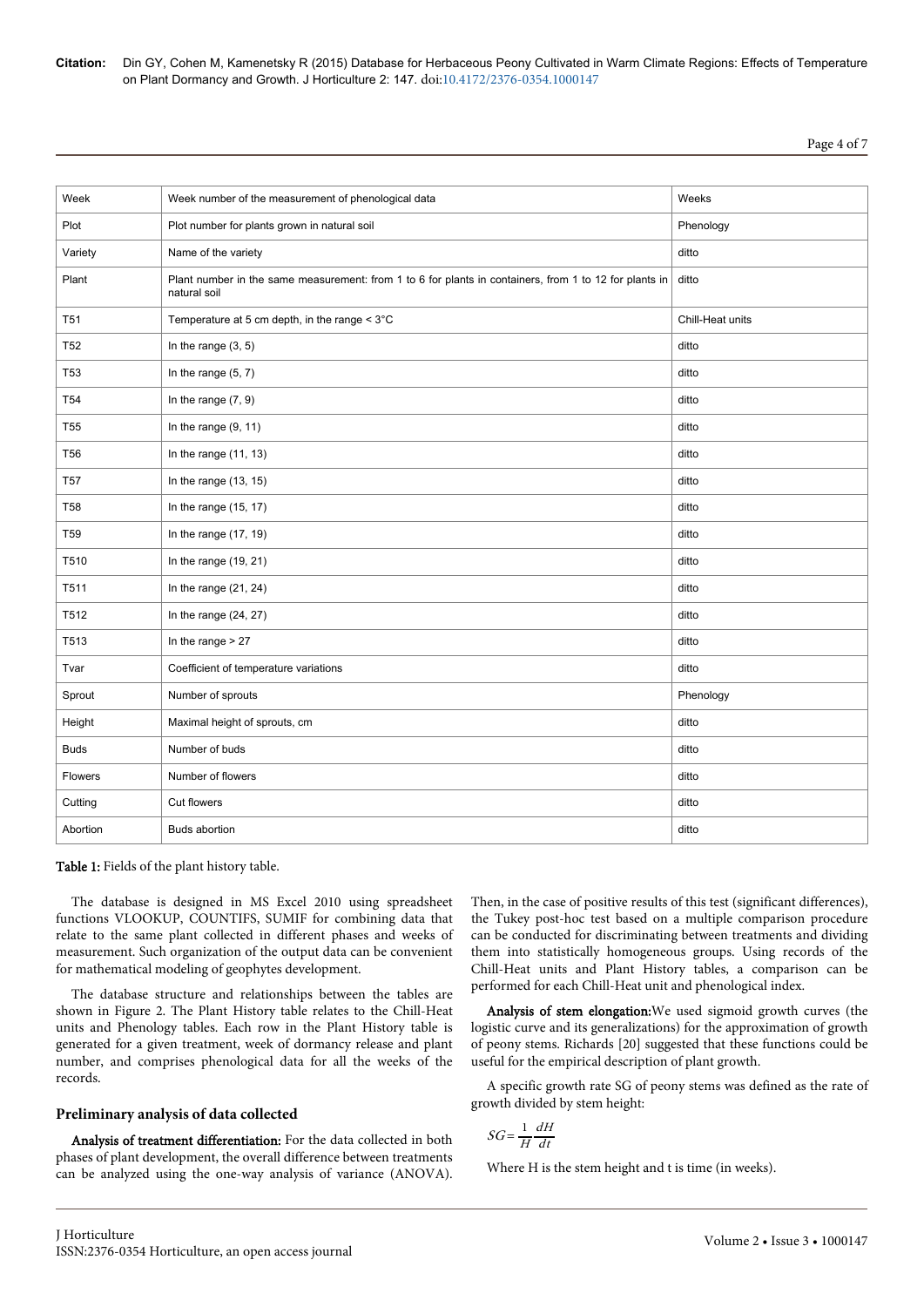Page 5 of 7

Under these assumptions and using the techniques first presented by Kaufmann [21], the following estimate of specific growth SG for the growth curves can be derived:

$$
SG = \frac{1}{H} \frac{dH}{dt} \approx \frac{H_2 - H_1}{H_1 \cdot \Delta t} = \frac{\frac{H_2}{H_1} - 1}{\Delta t} \approx
$$
\n
$$
\left( when \ H_2 \text{ is close to } H_1 \right) \frac{\ln \left( \frac{H_2}{H_1} \right)}{\Delta t} = \frac{\ln H_2 - \ln H_1}{\Delta t}
$$
\n(4)

Where  $H_1$  is a stem height at the beginning of the time interval ( $\Delta t=$ 1 week), and  $H_2$  is the height at the end of the time interval.

The growth rate (general) G of stems for each measurement was calculated as follows:

$$
G = \frac{H}{duration of stem elongation}
$$

### **Results**

Statistical analyses were conducted using SPSS (2011) and Microsoft Excel [22].

Once a week during the dormancy phase (20 weeks from the middle of October to the middle of March, under conditions in the tunnels), 1,008 records of 10-minute temperature data from each treatment were appended to the Temperatures table. The cumulative sums of temperature and coefficient of temperature variation were then calculated for the Chill-Heat units table, as shown in formulas (1) and (2). Following dormancy release, phenological parameters were recorded once a week during 15 weeks from the beginning of February to the middle of May 2013. Data on the number of sprouting buds and maximal length of stems and other phenological indices for plants of containers transferred to a greenhouse (treatments 1, 4-10) were appended to the Phenology table. In treatments 1-6, the same data were collected for the plants grown in natural soil. A section from the outcome of the Plant History table is shown in Figure 3.



Figure 3: A section from the Plant History table. The field "plant" in the first row is equal to 1, the field "treatment" is equal to 8, and the field "release" is equal to 844. This means that the data in this row relate to treatment 8 and to plant 1 from the six plants transfered to the greenhouse at week 44. The field "week" is equal to 5. This is the number of the calendar week corresponding to the "date" 3/2/2013 of the measurement of phenological data.

A statistical summary of the data from both phases is presented in Appendix B, Table A4. The ANOVA test (not presented here) showed significant differences between the treatments for most indices of the calculated chill-heat units, temperature variation, number of sprouts and stem height. An example of distribution of one of these indices mean height of stems - by treatments, and its standard errors is shown in Figure 4. This index ranged from 5.1 cm and 6.4 cm in treatments 9 and 5, respectively, to 35.8 cm in treatment 7 (and was close to zero in treatment 10 in a cooling chamber with a constant temperature of 20C).

|                                          | date                                    |            |                      |     | treatment release week plot |                            |     | variety plant                          |                      | T51 | T52      |    | T53 | T54             | TS5                     | T56      |     |
|------------------------------------------|-----------------------------------------|------------|----------------------|-----|-----------------------------|----------------------------|-----|----------------------------------------|----------------------|-----|----------|----|-----|-----------------|-------------------------|----------|-----|
|                                          |                                         | 3/2/2013   |                      | 8   | 844                         | 5                          |     | SB                                     |                      |     | 0        | 0  | 645 | 0               |                         | 0        |     |
|                                          |                                         | 2 3/2/2013 |                      | 8   | 844                         | 5                          |     | SB                                     | C.                   |     | 0        | 0  | 645 | 0               |                         | 0        |     |
| $\sim$ $\sim$ $\sim$                     | $\sim$ $\sim$ $\sim$<br>15168 12/5/2013 |            | $\sim$ $\sim$ $\sim$ | , г | 409                         | $\sim$ $\sim$ $\sim$<br>19 | 411 | DΝ                                     | .<br>12              | .   | $\cdots$ |    | 46  | $\cdots$<br>189 | .<br>695                | $\cdots$ | 771 |
|                                          |                                         |            |                      |     |                             |                            |     |                                        |                      |     |          |    |     |                 |                         |          |     |
|                                          | <b>T58</b>                              |            | <b>T59</b>           |     | T510                        |                            |     | T511 T512 T513 Tvar sprouts height bud |                      |     |          |    |     |                 | flower cutting abortion |          |     |
|                                          | 0                                       | 0          |                      | 0   | 0                           | 0                          | 0   | 0                                      | 0                    |     | 5        | 19 | 0   | 0               |                         | 0        | 0   |
|                                          | 0                                       | 0          |                      | 0   | 0                           | 0                          | 0   | 0                                      | 0                    |     | 6        |    | 0   | 0               |                         | 0        | o   |
| continued<br>T57<br>$\sim$ $\sim$ $\sim$ | $\cdots$                                |            | $\cdots$             |     | $\sim$ $\sim$ $\sim$        | $\sim$ $\sim$ $\sim$       | .   | .                                      | $\sim$ $\sim$ $\sim$ | .   | $\cdots$ |    |     | .               | $\sim$ $\sim$ $\sim$    | $\cdots$ |     |

Figure 4: Mean height of peony stems recorded in various temperature treatments (the treatments are described in Appendix A). Each error bar represents the standard error of all measurements for various plants and weeks in this treatment.

Application of the Tukey test (significance level 5%) enabled examining treatment differentiation by identifying homogeneous groups of treatments for each of the aforementioned indices of temperature and phenology. For almost all of the indices, the number of homogeneous groups of treatments varied from 4 to 8 (from 10), most of them non-overlapping. Not one pair of treatments belonged to the same homogeneous groups for all temperature indices. A similar

result was obtained for phenology indices of number of sprouts and stem height. These results show a significant treatment difference by temperature in the dormancy phase and by phenological indices in the stem elongation phase (Appendix C). This means that the temperature regimes and developmental parameters differed significantly for plants in each pair of treatments.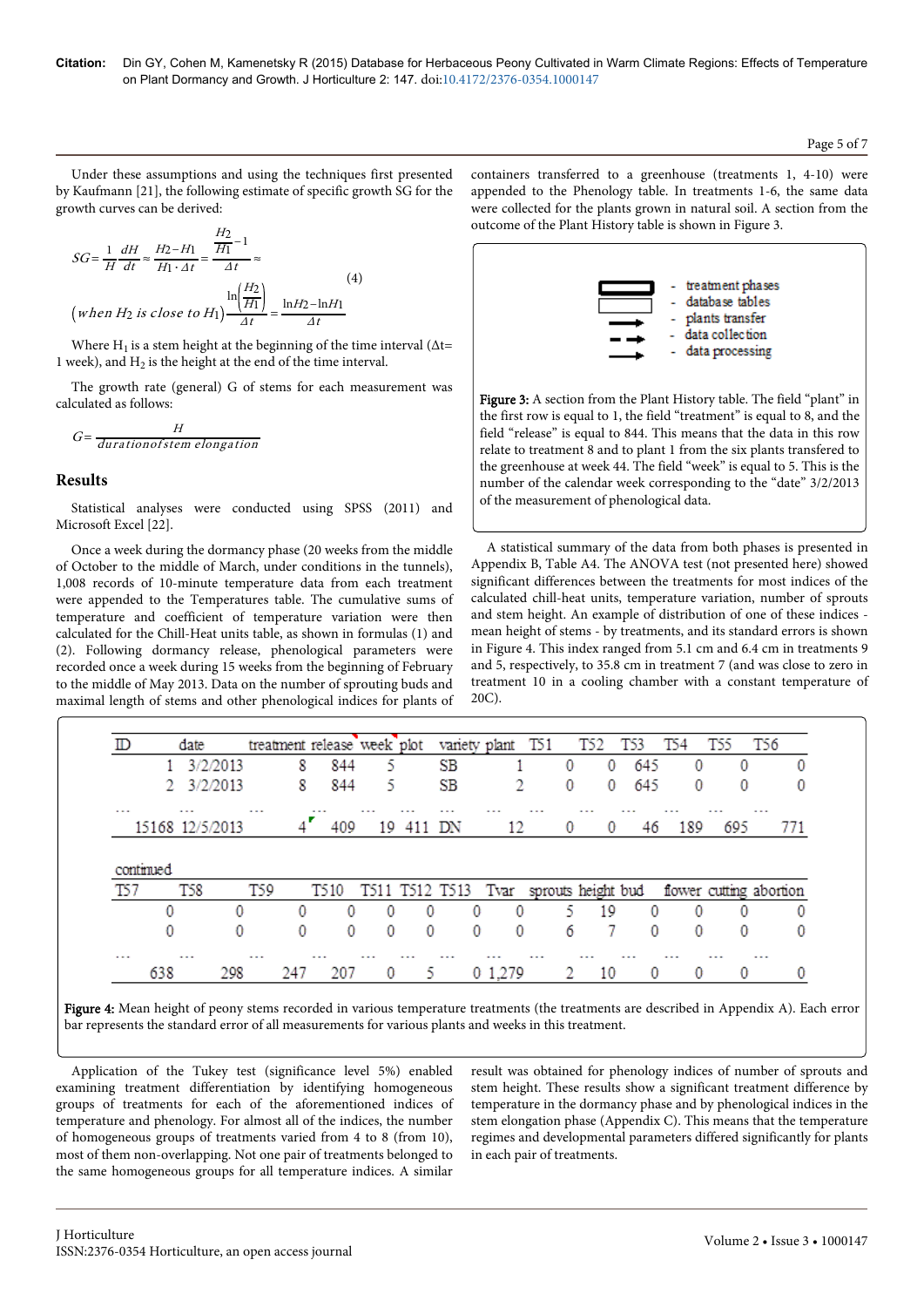## Page 6 of 7

To demonstrate the effectiveness of the database for studying peony phenology in the stem elongation phase, a specific growth rate SG of peony stems was estimated using formula (4) and based on records from the Plant History table. For this purpose, we selected examples of plants for which the sigmoid behavior of their growth curves was expressed visually (Figure 5).

40 stem height.  $cm$  $30$ 20  $10$  $\overline{7}$  $\ddot{Q}$  $\overline{3}$  $\overline{A}$ 8 10  $\mathfrak{D}$ 5 6 treatments

Figure 5: Samples of growth patterns of peony stems based on database records. The 3-digit code of the treatment means the number of treatment (first digit) and week number of the dormancy release (last two digits). For example, code 602 means treatment 6 and that the plant was transferred to the greenhouse in week 2 (Jan. 7-13, 2013).

This was correct for many plants from treatments 7, 8, 9 exposed to constant temperatures (2C, 6C, 10C, respectively) in cooling chambers. For treatment 7, for example, chilling for 2 weeks was enough for the sigmoid growth curve of plant 4 (treatment code 744). On the other hand, for the plants grown in natural soil, this elongation pattern was recorded for only some of the plants after 10 weeks of dormancy (treatment code 152) or even longer: treatment codes 101 and 501 – 11 weeks; treatment code 602 – 12 weeks; treatment code 404 – 14 weeks (Figure 5).

For each of the selected plants, specific growth rates SG for every week following dormancy release were calculated and averaged throughout the stem elongation period. Average specific growth rates SGav are shown for all plants in Figure 5. For certain plants, these average rates varied from 40% to 87%.

For each treatment, growth rate of stems G was calculated for each plant and averaged over all plants for the treatment and weeks of the stem elongation phase (Table 2). This index is in good agreement with the stem height distribution shown in Figure 5 and in the last column of Table 2 (the coefficient of correlation r=0.75 is statistically highly significant).

## **Discussion**

In this study, we present the database developed for studying the cultivation of herbaceous peony in a warm climate region with a deficiency of low temperatures for dormancy release. In total, 2,232 plants exposed to 14 temperature regimes were used as a source of the experimental data. The 10-minute measurements of soil temperature

| <b>Treatment</b> | Average<br>Growth Rate G,<br>cm/week | 95%<br>Confidence<br>Interval for G | Mean Height, cm (the<br>entire<br>measurement<br>period) |
|------------------|--------------------------------------|-------------------------------------|----------------------------------------------------------|
| 1                | 1.36                                 | ±0.145                              | 9.0                                                      |
| $\overline{2}$   | 4.7                                  | ±0.242                              | 15.9                                                     |
| 3                | 3.98                                 | ±0.169                              | 20.4                                                     |
| $\overline{4}$   | 1.32                                 | ±0.175                              | 9.9                                                      |
| 5                | 1.06                                 | ±0.136                              | 6.5                                                      |
| 6                | 0.73                                 | ±0.061                              | 17.8                                                     |
| 7                | 4.2                                  | ±0.150                              | 35.8                                                     |
| 8                | 3.08                                 | ±0.160                              | 23.2                                                     |
| 9                | 1.01                                 | ±0.122                              | 5.1                                                      |
| 10               | 0.14                                 | ±0.089                              | 0.3                                                      |

were collected in the database during the phase of winter dormancy prior to sprouting.

In the bud sprouting, stem elongation and flowering phase, phenological data for each plant studied were collected once a week (from 9 to 11 measurements for different treatments).

Overall, the database includes close to 600,000 values of temperature and more than 90,000 values of phenological data relating to specific plants for various treatments, dates of dormancy release and phenological records. This database and its design followed the design of the treatments and can be used for studying herbaceous peony and other geophytes in warm climate regions. Further development of this database will help to predict crop production processes on a commercial scale.

Similar to many fruit trees, perennial herbaceous plants, geophytes, as well as peony plants require a certain amount of cold, usually presented as "cold units," for dormancy release. However, in studying peony, unlike trees, air temperature records from regional meteorological stations are not sufficient. The renewal buds of peony are located underground, and therefore apical meristems and roots are sensing soil temperature.

The approach used in the design of the database presented is in line with the results of many other studies on plant dormancy. Using soil temperatures measured in our database is similar to a certain extent to using air temperatures in chilling models for fruit trees dormancy: chill-heat units used in the Utah model and its modifications [23,24]. In our study, calculating chill-heat units for 13 ranges of temperatures (from lower than 3C to higher than 27C for a winter climate at the AvneiEitan station) enable modeling the negative effect of high temperatures similarly to dormancy of fruit trees in the studies of Erez [25] and Guerriero et al. [26]. The other opportunity could be using hourly data of minimum and maximum temperatures during the dormancy period (e.g., models from the studies of Aron [27], Orlandi et al. [28], Miranda et al. [29]. The temperature variability index calculated in our database can be useful for the future modeling of peony phenophases as it follows from the study by Eppich et al. [30] of climatic effects on the phenology of geophytes.